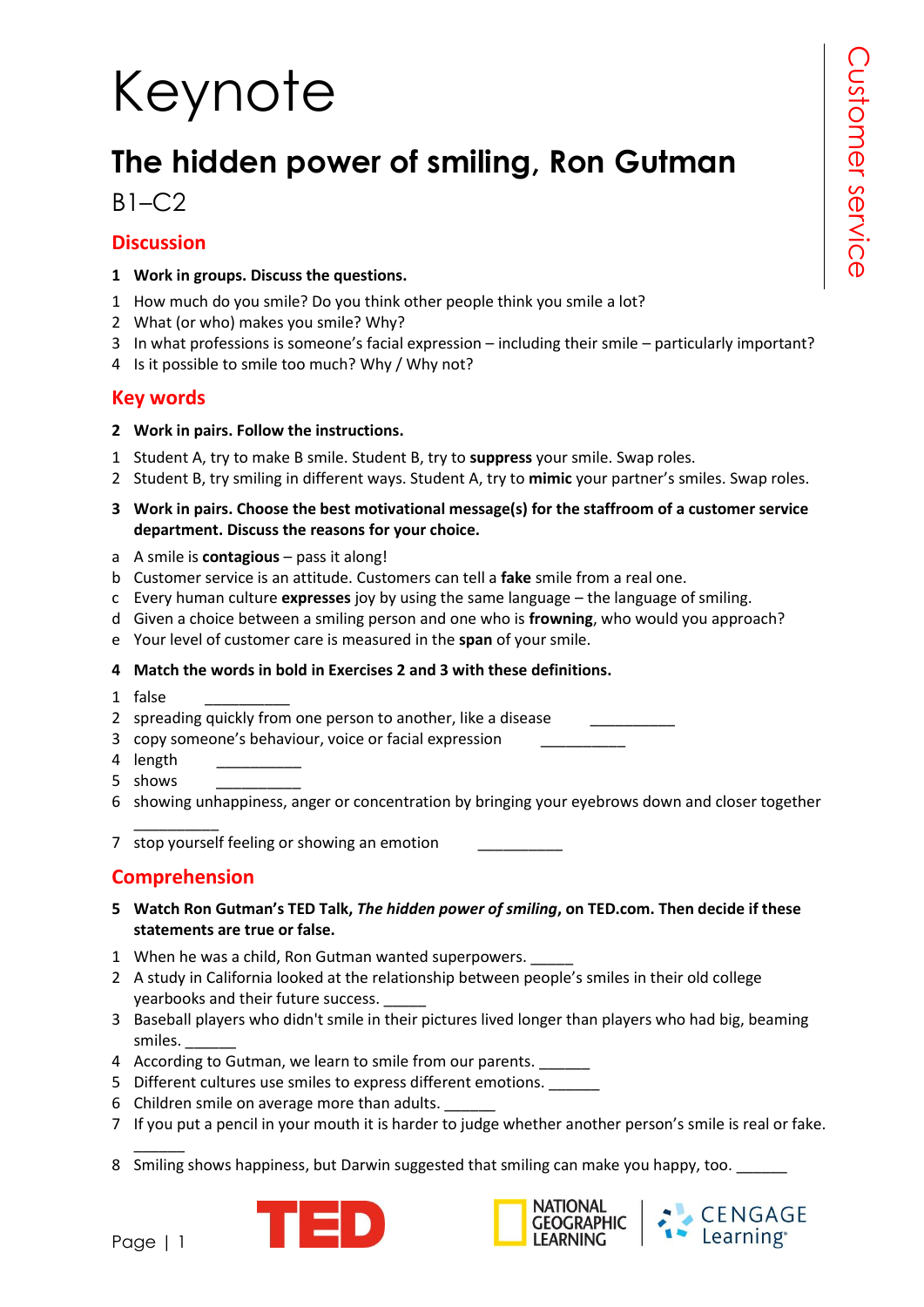### **The hidden power of smiling**

9 According to Gutman, studies have found that one smile stimulates the brain almost as much as a bar of chocolate.

### **The big idea**

- **6 Work in groups. Discuss the questions.**
- 1 Ron Gutman's claims that smiling is a superpower. In what ways is it a superpower?
- 2 Look at the following pieces of evidence that he uses to support his point. Which are the most convincing, in your opinion?
	- a the research comparing people's smiles and their later lives
	- b the information about babies smiling
	- c the information about smiling in different cultures
	- d the information about how often people smile
	- e the research about how smiling affects other people
	- f the evidence that smiling stimulates the brain
- 3 Overall, are you convinced by his argument that smiling is so 'super'?

### **Language focus – talking about smiling**

- **7 A customer service manager wrote the following notes while listening to the TED Talk. Watch the talk again from 1.54–4.52 and put the notes in order (1–6).**
- a If we're having a bad day at work, we can make ourselves feel better if we try to smile.
- b It will be harder for customers to frown if we smile.
- c If our customers smile, it usually means they are satisfied with our service. \_\_\_\_\_
- d Smiling is an effective way of communicating with everyone, no matter where they are from. *1*
- e People who work in customer service could learn something from children. \_\_\_\_\_
- f We can use smiling to help us understand how our customers are feeling. \_\_\_\_\_
- **8 Complete the sentences with a word from the TED Talk. The first letter is given for you.**
- 1 Baseball players with b\_\_\_\_\_\_\_\_\_\_ smiles lived an average of almost eighty years.
- 2 Smiling is one of the most basic, biologically uniform e of all humans.
- 3 We use smiles to express jet and s to the smiles to express jet and set of  $\sim$
- 4 It's difficult to f\_\_\_\_\_\_\_\_\_\_ when looking at someone who smiles ... Because smiling is evolutionarily  $c_{\perp}$
- 5 Mimicking a smile and experiencing it p electronic helps us understand the emotional s of the smiler.
- 6 It's hard to determine whether a smile is r\_\_\_\_\_\_\_\_\_\_ or fake while holding a pencil in your mouth. The pencil represses your own smiling m\_\_\_\_\_\_\_\_\_\_\_\_.
- 7 The a \_\_\_\_\_\_\_\_ of smiling itself actually makes us feel b\_\_\_\_\_\_\_\_\_\_\_.
- **9 Check your answers with the transcript.**

### **Speaking**

#### **10 Read about the customer service training at the Blue Water Spa. Then discuss the questions in groups.**

The Blue Water Spa is an oasis of good customer care, where our clients can expect the highest level of service throughout their stay. Employees are regularly coached in developing their people skills. They practise being friendly and courteous – at reception, on the phone, and in all client interactions. One simple trick we use is to put mirrors in front of phones so that employees can see themselves when they talk to customers, raising awareness of body language and facial expression. Staff also have a list of 'cue words' that they learn to say with a smile on their face, such as 'Good evening!',